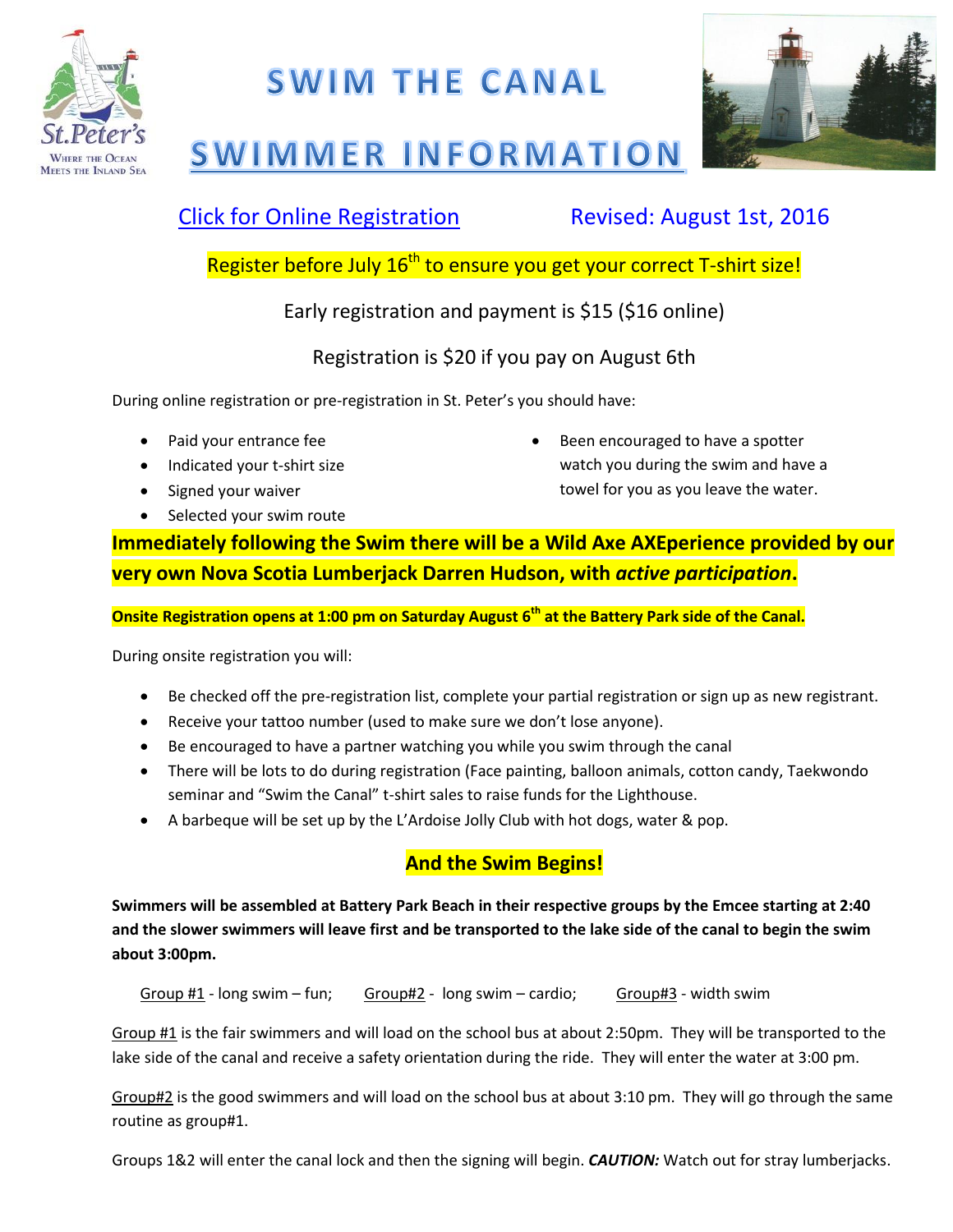In the lock please stay back from the front doors as there will be a swift current when the lock gates open.

Once the doors open GROUP#3 will start their width swim from Battery Park beach to the canal wall and back.

Once you reach the beach there will be water and fresh fruit provided. Your spotter will be there with a towel.

Next please proceed to the registration desk to have your number recorded as completed and to receive your tshirt.